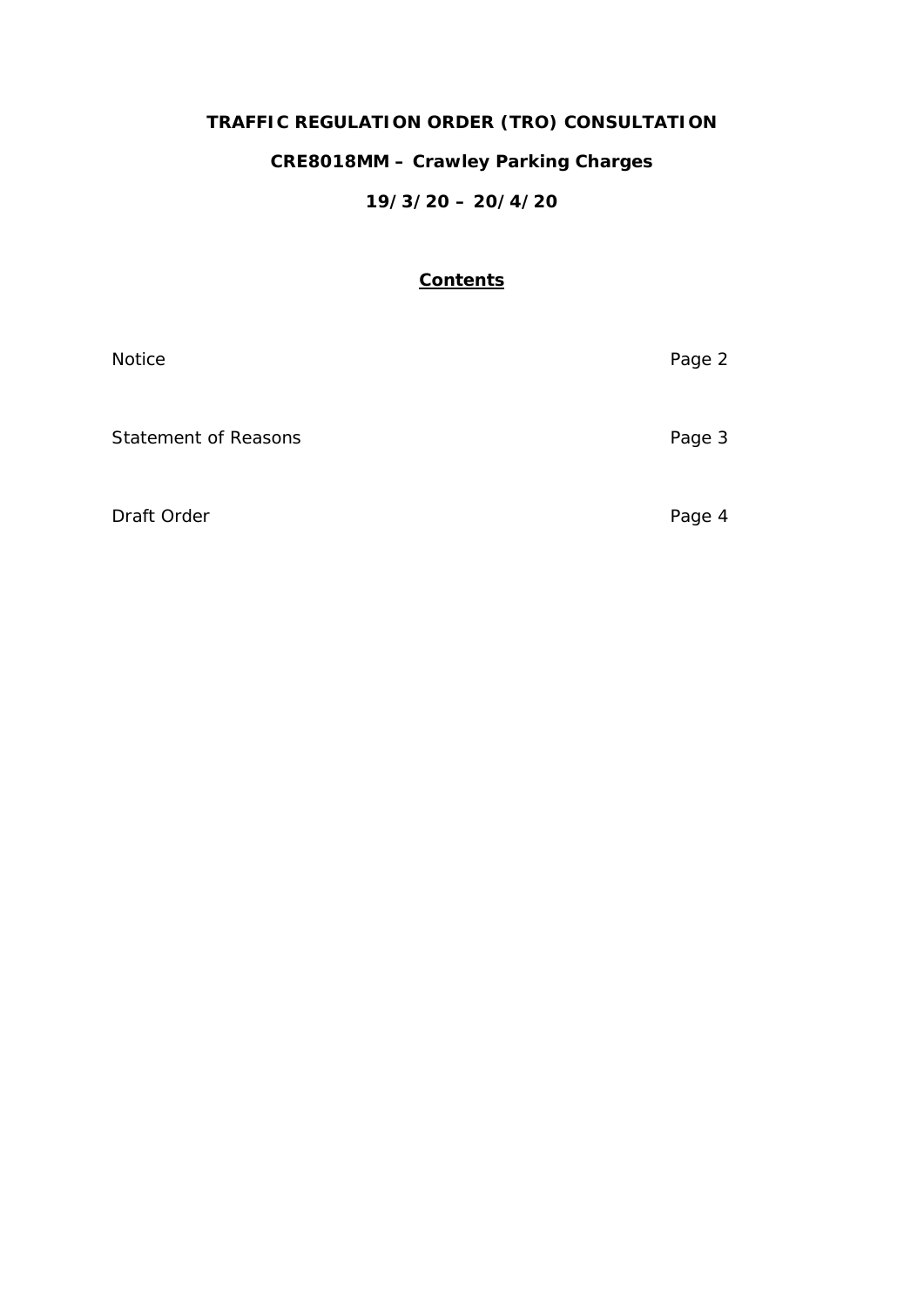## **West Sussex County Council ((Crawley) (Parking Places & Traffic Regulation) (Consolidation) Order 2010)**

## **(Parking Charges Amendment and Consolidation) Order 2020**

NOTICE is hereby given that West Sussex County Council proposes to make a permanent Traffic regulation Order under the provisions of the Road Traffic Regulation Act 1984, the effect of which will be to amend the Crawley Borough parking order to set new charges for 6-month parking permits, to allow electronic parking permits to be sold at a future date and to introduce a discount for residents' permits sold for use in low emission vehicles.

The Order also consolidates the existing schedules of parking charges in the Crawley parking order for housekeeping purposes. This part of the Order makes no changes to any parking charges in Crawley Borough.

Full details of the proposals in this notice can be viewed on our website at [www.westsussex.gov.uk.](http://www.westsussex.gov.uk/) The website includes a response form for any comments or objections.

The documents may also be inspected at County Hall Chichester, during normal office hours, and at Crawley Library, Southgate Avenue, Crawley during normal library opening hours.

Any comments or objections about the proposal must be received before 9 April 2020. These may be submitted via the response form on the website mentioned above, by email to [tro.team@westsussex.gov.uk](mailto:tro.team@westsussex.gov.uk) or in writing to TRO Team, West Sussex County Council, The Grange, Tower Street, Chichester, PO19 1RH. For legal reasons, only correspondence including a full name and address will be considered. Please quote reference CRE8018-MM in all correspondence.

Dated this 19th day of March 2020. Director of Law & Assurance, County Hall, Chichester.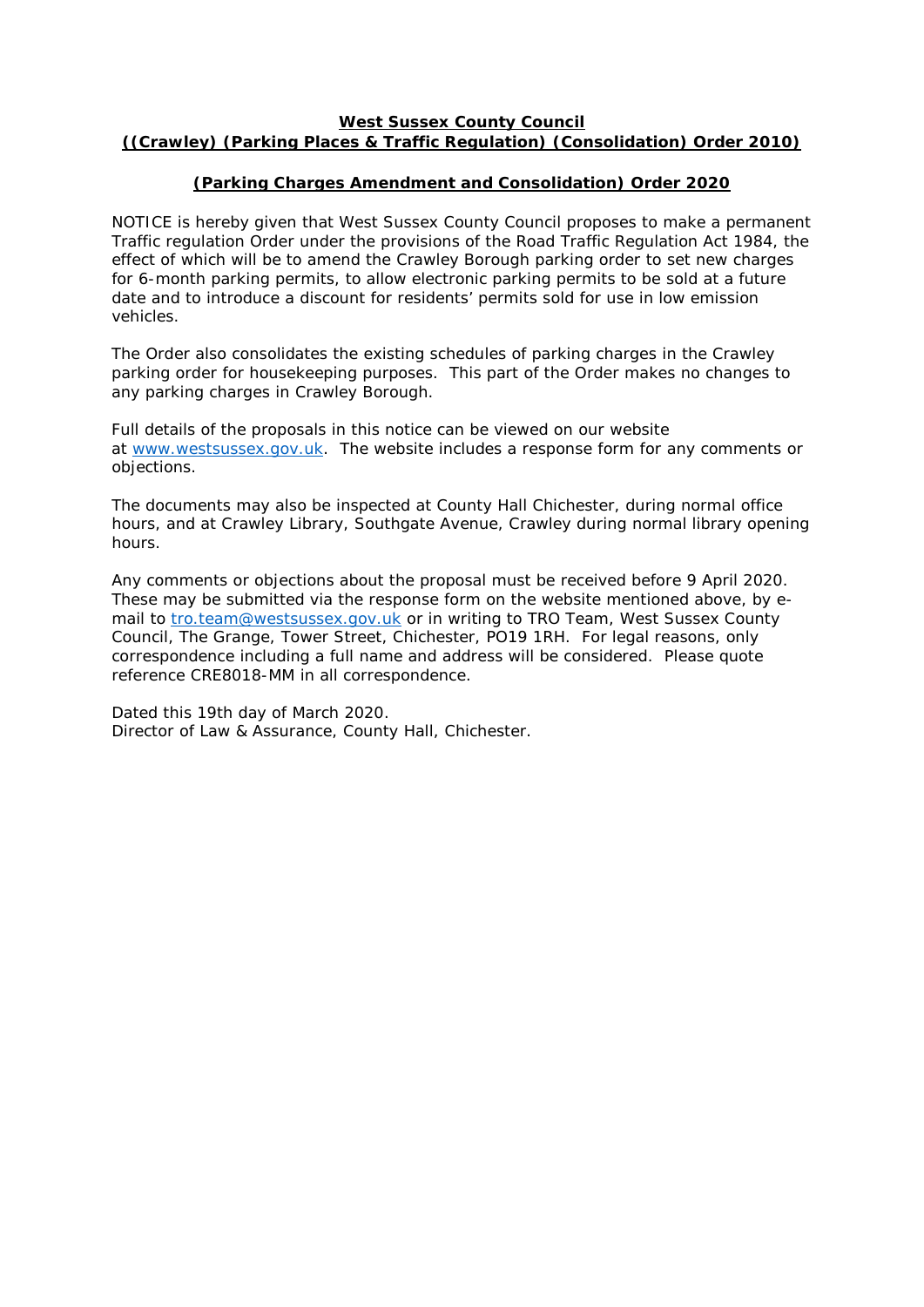## **West Sussex County Council ((Crawley) (Parking Places & Traffic Regulation) (Consolidation) Order 2010)**

## **(Parking Charges Amendment and Consolidation) Order 2020**

#### **Statement of Reasons for Proposing to Make the Order**

West Sussex County Council proposes to make a permanent Traffic Regulation Order that will amend the Crawley Borough parking order to set new charges for 6-month parking permits, to allow electronic parking permits to be sold at a future date and to introduce a discount for residents' permits sold for use in low emission vehicles.

The Order also consolidates the existing schedules of parking charges in the Crawley parking order for housekeeping purposes. This part of the Order makes no changes to any parking charges in Crawley Borough.

West Sussex County Council's 2019/20 review of parking restrictions identified that residents' permits are increasingly being sold for 6-month periods at half the cost of the annual permit charge. Selling 6-month permits involves an increase in administration costs and to cover this it is proposed to formalise the sale of 6 month permits, with a small uplift in cost.

As the above change requires a modification to the parking order for Crawley Borough, the opportunity is also being taken to insert new Articles that will allow parking permits to be issued electronically, using similar technology to that which replaced paper tax disks in vehicles. Moving to such a system will not be done immediately but it is expected to be gradually introduced throughout West Sussex in the next few years.

The review of the Order will also introduce a discount to permit costs for low emission vehicles, in support of WSCC's policy on encouraging the use of such vehicles.

The remaining parts of the proposed Order consolidate the other charges for on-street parking in Crawley. Parking charges in Crawley have been reviewed annually since the original parking Order was introduced in 2010, with changes often introduced by separate notice. Consolidating these charges into the latest version of the Order is a housekeeping exercise intended to make the Order, and subsequent charging reviews easier to administer and clearer to the public.

Director of Law & Assurance 5 March 2020 CRE8018-MM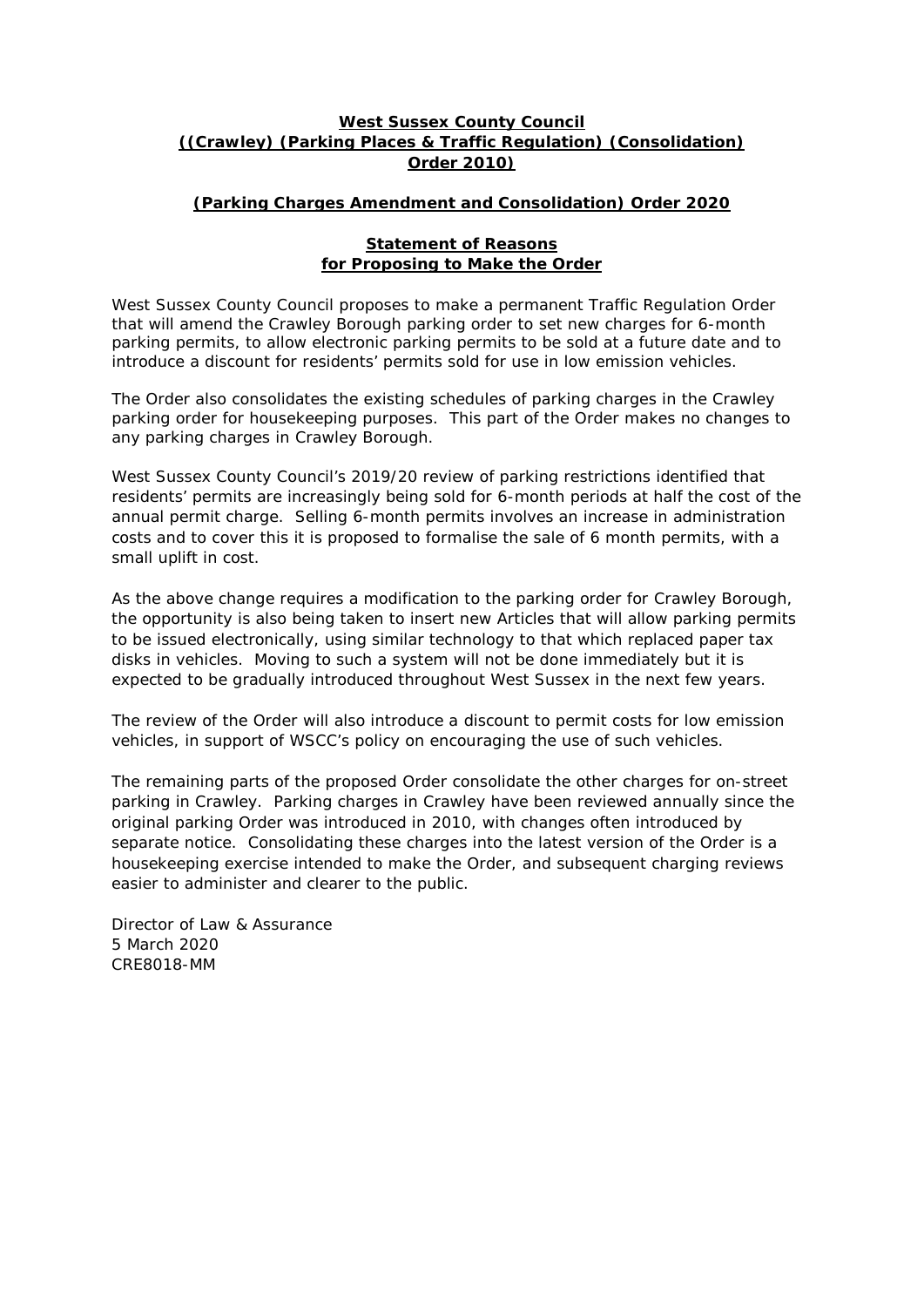## **WEST SUSSEX COUNTY COUNCIL ((CRAWLEY) (PARKING PLACES & TRAFFIC REGULATION) (CONSOLIDATION) ORDER 2010)**

## **(PARKING CHANGES AMENDMENT AND CONSOLIDATION) ORDER 2020**

West Sussex County Council in exercise of their powers under Sections 1 (a) 2 (1) and (2), 4 (2), 45. 46. 49 and 53 and Part IV of Schedule 9 of the Road Traffic Regulation Act 1984 ("the Act") as amended and of all other enabling powers and after consultation with the Chief Officer of Police in accordance with Part III of Schedule 9 to the Act hereby make the following Order: -

- 1. The Order shall come into operation on the \*\*\*\*\* day of \*\*\*\*\* 2020 and may be cited as "West Sussex County Council) ((Crawley) (Parking Places & Traffic Regulation) (Consolidation) Order 2010) (Parking Charges Amendment and Consolidation) Order 2020".
- 2. In this Order "Base Order" shall mean the West Sussex County Council (Crawley) (Parking Places & Traffic Regulation) (Consolidation) Order 2010.
- 3. The Base Order is hereby amended by inserting into Article 3.1 the terms of interpretation specified in the First Schedule to This Order.
- 4. The Base Order is hereby amended by the insertion of additional Articles, numbered 43 and 44 as specified in the Second Schedule to This Order.
- 5. The Base Order is hereby amended be the deletion of its Second Schedule and its replacement with the text contained in the Third Schedule to This Order.

## **FIRST SCHEDULE Additional Terms of Interpretation**

"Low Emission Vehicle" means a vehicle with CO2 emissions of less than 50g/km and which can travel at least 112km (70 miles) without any emissions at all.

"Virtual Permit" means a permit which is issued by the issuing authority to the permit holder electronically as an alternative to a paper permit.

## **SECOND SCHEDULE Additional Articles**

#### **Virtual Permits**

43. The issuing authority may issue any permit specified by this order as a virtual permit.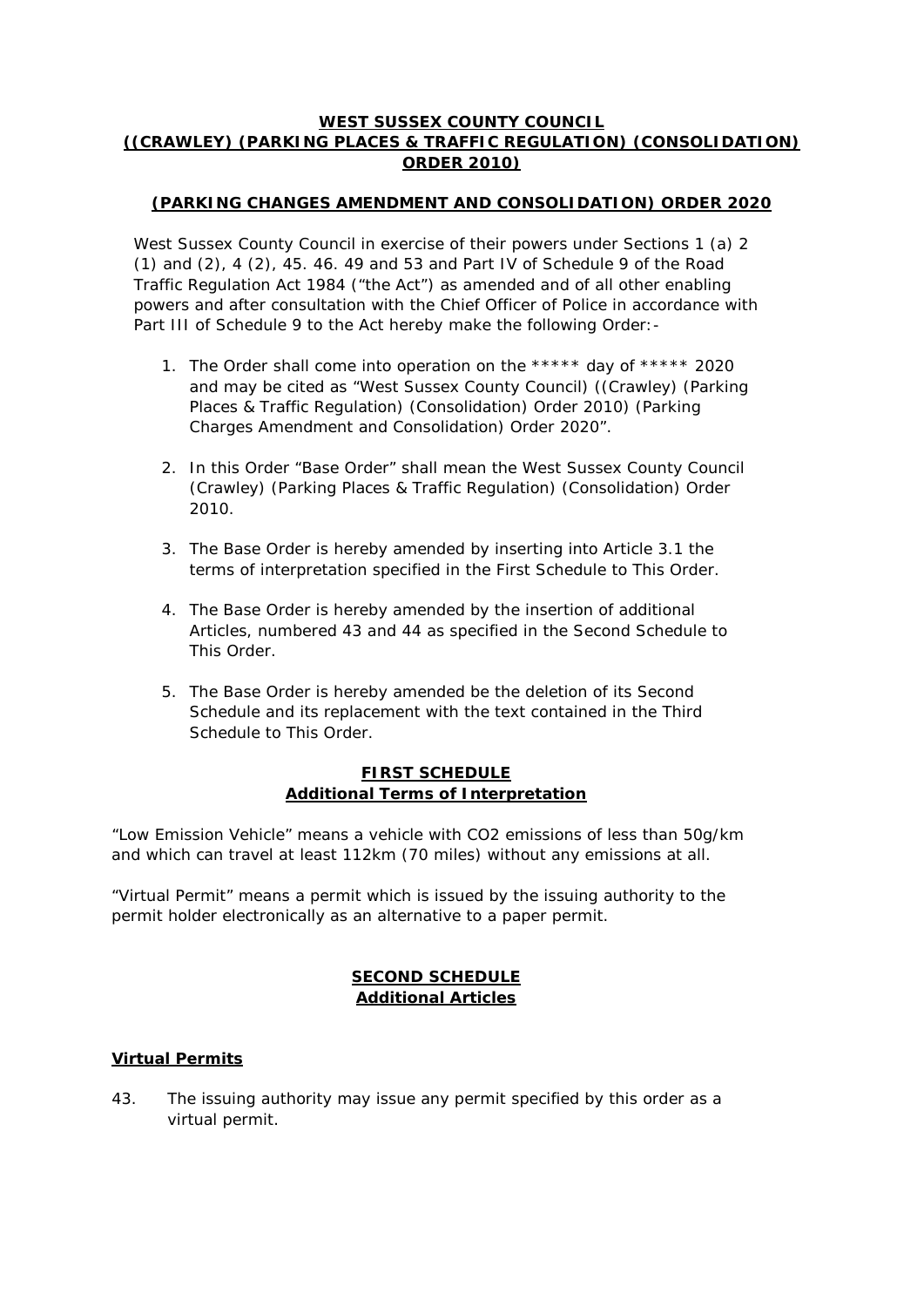44. Where a valid virtual permit is held in respect of a vehicle parked in a parking place for permit holders, no contravention of this Order shall occur for failing to display a permit in the relevant vehicle.

## **THIRD SCHEDULE Replacement Second Schedule to Base Order:**

## **SECOND SCHEDULE Charges and Tariffs**

## **COST OF PERMITS**

Crawley Controlled Parking Zone

| 1 <sup>st</sup> Resident Permit (12 Months) | £44.00  |
|---------------------------------------------|---------|
| 1 <sup>st</sup> Resident Permit (6 Months)  | £24.00  |
| Subsequent Resident Permit (12 Months)      | £88.00  |
| Subsequent Resident Permit (6 Months)       | £48.00  |
| Non-Resident Permit (12 Months)             | £275.00 |
| Non-Resident Permit (6 Months)              | £145.00 |
| Residents' Visitors' Permits:               |         |
| 2 Hours                                     | £0.45   |
| One Day                                     | £1.80   |
| One Week                                    | £10.80  |
| Traders Permits (12 Months)                 | £213.00 |
| Traders Permits (6 Months)                  | £112.00 |
| Doctors Permits (12 Months)                 | £213.00 |
| Doctors Permits (6 Months)                  | £112.00 |

Other Permits (All Permit Zones unless otherwise stated)

| Carers Permits (12 Months)     | £22.00 |
|--------------------------------|--------|
| Carers Permits (6 Months)      | £12.00 |
| Countywide Permits (12 Months) | £25.00 |
| Countywide Permits (6 Months)  | £14.00 |
| Healthcare Permits (12 Months) | £25.00 |
| Healthcare Permits (6 Months)  | £14.00 |

Discount on permits for Low Emission Vehicles

The issuing Authority will apply a 25% discount to Residents Permits and Non-Residents Permits purchased for use in a Low Emission Vehicle.

#### Dispensation Notices (All Permit Zones excluding Pay and Display Areas)

| Dispensation Notices: |        |
|-----------------------|--------|
| Per Day               | £10.00 |
| Per Week              | £60.00 |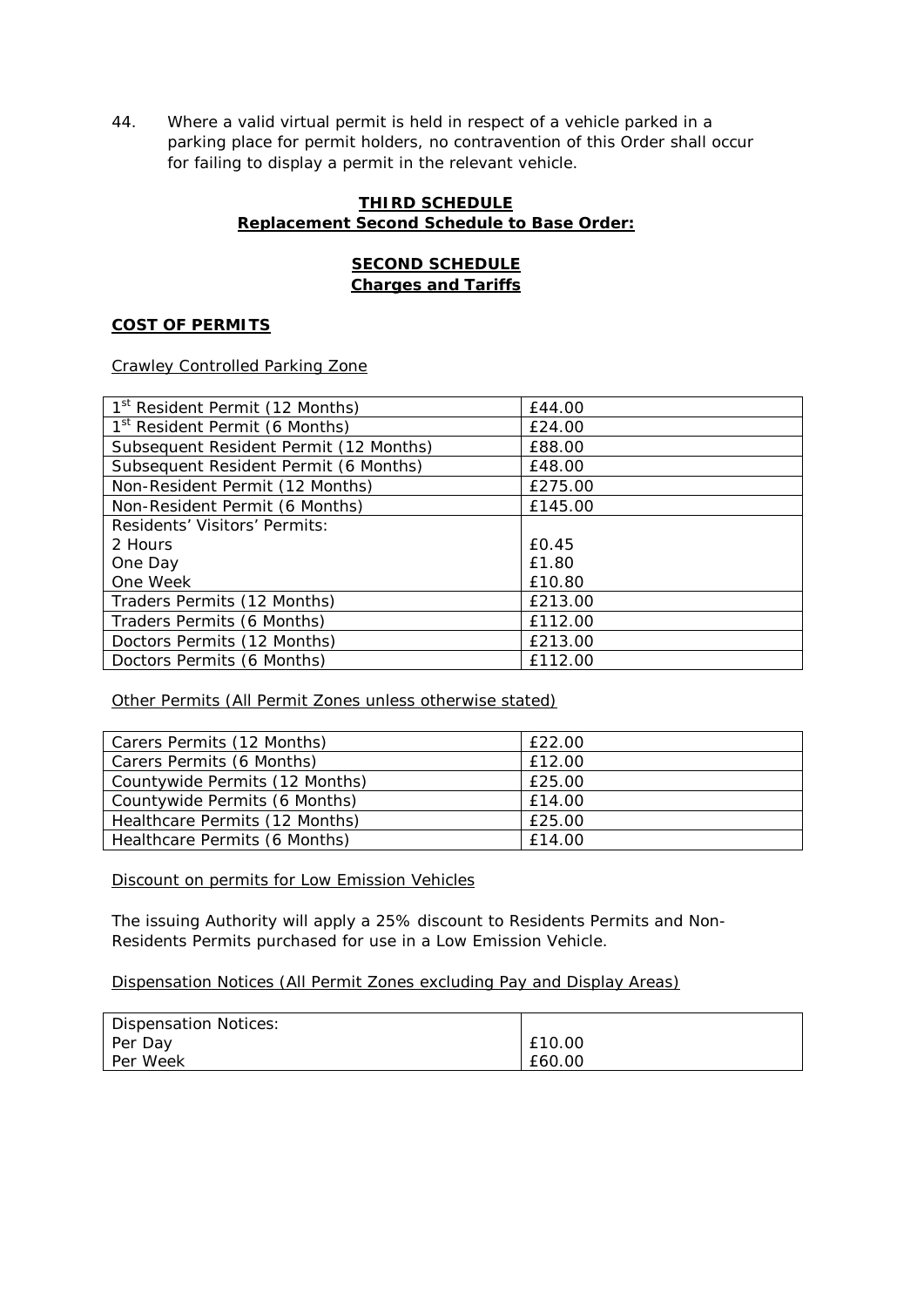## **PAY AND DISPLAY TARRIFS AND CHARGES**

#### Cost of Pay and Display Tickets

| <b>Tariff Zone in Crawley</b> | Cost per 30 | Cost per hour |
|-------------------------------|-------------|---------------|
|                               | minutes     |               |
| West Green                    | £0.70       | £1.40         |
| Town Centre                   | £0.80       | £1.60         |
| Telford Place                 | £0.75       | £1.50         |

Dispensation Notices in Pay and Display Areas

| <b>Tariff Zone in Crawley</b> | Daily Charge | <b>Weekly Charge</b> |
|-------------------------------|--------------|----------------------|
| West Green                    | £15.00       | £90.00               |
| Town Centre                   | £16.00       | £96.00               |
| Telford Place                 | £18.00       | £108.00              |
|                               |              |                      |

#### Designation of Pay and Display tariff Zones

The roads in the Pay and Display Tariff Zones in Crawley are as follows:

#### West Green P&D Zone

- 1. Alpha Road
- 2. Ifield Road
- 3. Leopold Road
- 4. Princess Road
- 5. Smalls Mead
- 6. Town Barn Road
- 7. West Green Drive

## Town Centre

- 1. High Street
- 2. The Boulevard

#### Telford Place

1. Telford Place

#### **Parking Bay Suspension Charges**

All charges below shall apply per 10 metre length of bay where the bay being suspended is for vehicles parking parallel to the kerbline, or for 2 bays (or equivalent length were individual spaces are not marked) in parking bays marked for echelon, or 'end on' parking, that is not parallel to the kerbline.

In the table below: